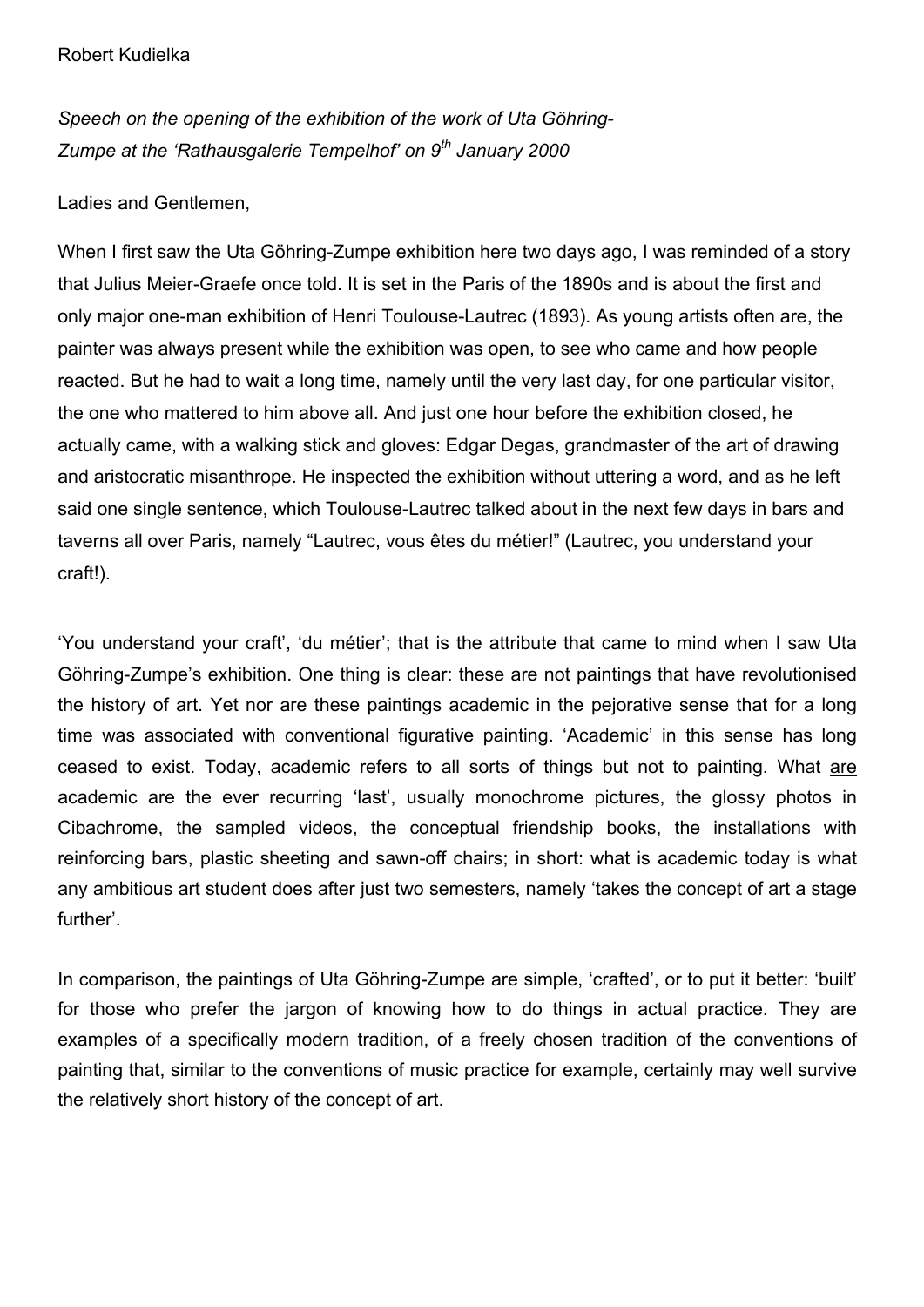A visitor to this exhibition will – after first marvelling at the vibrancy of colour – soon discover how much traditional visual intelligence, how much painting experience from the last 150 years has gone into these works. This is expressed by pronounced contrasting and combining of a decorative-ornamental style of painting with one that is three-dimensional and spatial, the vertical rhythmic structure of the surface which is juxtaposed by the arabesque of the figure or the reflection of pictures within the picture. And what is particularly striking is the inner logic of the colour of the painting that – as you probably noticed on the invitation – can call for a lemon on a yellow background appearing blue, the colour of a violin blending in with the white of the sheet music, or the red stockings becoming more important than the face of the model.

This consistent visual intelligence that is immediately striking does not, however, mean that the work of Uta Göhring-Zumpe is intellectual; anything but that. On the contrary, the temperament expressed in these paintings tends, despite the manifestly large number of bunches of flowers, to be anything but flowery but, in contrast, more abrupt and direct, and for my taste – at least in some of the early pictures – a bit audacious.

Probably that's how you have to be if more than forty years previously you had moved from Nieblum on the North Frisian island of Föhr to become a painter. Nieblum, a place that is clearly 'out in the sticks' and lies well north of the painting equator. On the subject of Föhr, the Brockhaus encyclopaedia records 'a large number of seafarer graves' and for more recent times: 'The mild bracing climate was the reason for building 18 centres where children could benefit from the fresh sea air.' Probably Uta Zumpe would never have come to Berlin and, as the exhibition documents, have made such an impact if she had not remained the precocious country girl with the untoward ability to roar with laughter.

As I went round the exhibition with her on Friday, I remarked by the way that none of her many models actually included a full-length male portrait. Her explanation was brief and dry, a terse piece of rural worldly wisdom: "The men are not able to sit still for long – the women, they sit and brood." And when I asked her why none of the paintings in the exhibition were dated as after all they spanned a period of ten years, she answered with that inimitable mixture of down-to-earth and shrewdness: "If I dated them, Nieblumers would start asking: 'Hey, haven't you sold that one yet?'" Uta Göhring-Zumpe entirely lives up to what Francis Bacon expected of an artist. According to him, one has to be 'square', thoroughly grounded, i.e. slow on the uptake, so as not to go with the flow at every little thing.

On the other hand, I have often wondered whether this robust disposition, this disregard for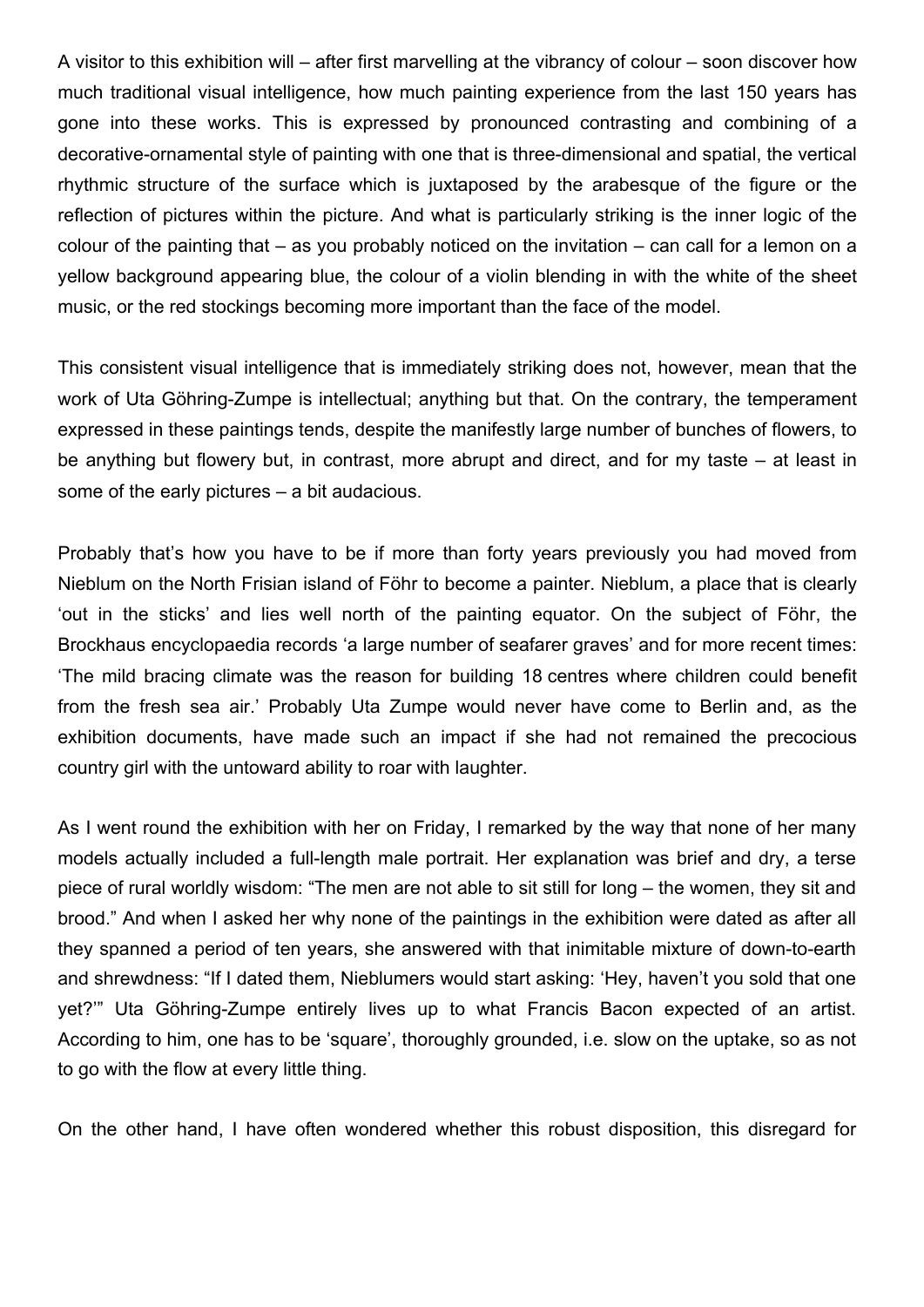etiquette and lack of deference may have prevented her from pursuing a different career. With her love of being with other people, of informal get-togethers and the diversity of her artistic interests – apart from painting, dance, music and theatre play, as the motifs of her paintings show, an important role in her life – she could easily have been a formidable Berlin society lady … were it not for her blatant and refreshing lack of affectedness that makes her the person she is and not very well suited to life as a socialite.

So we have to content ourselves with only encountering the salon of 'Madam(e) Zumpe' in her paintings as this is where they are sometimes featured: her friends from the worlds of music, dance and theatre, whom she invites to her now legendary summer show on Föhr every year. But they do not define her paintings to such an extent that it could be said that Uta Göhring-Zumpe only painted a particular kind of milieu. Confining herself to painting only and the solitude of the studio do not limit her but open up a different, imaginary space. Thank God she did not become a society lady. By confining her craft to painting, she shows that this flamboyant woman is basically deep down an upright soul in the best sense, who can marvel at and has a sense of the standing and importance of artistic achievements. It is this singular mixture of natural forwardness and a quiet ability to marvel that has taken Uta Göhring-Zumpe far beyond Berlin – at least as far as art is concerned: namely to the Mediterranean region.

Now, having almost reached the end, I probably should confess that I have known Uta for a very long time and despite this, I only saw her work on this scale – 58 paintings – for the first time just two days ago. However, I don't know Uta in the way you know someone from the scene, through sporadically hearing something and occasional contacts. We have had one, no actually three, fixed weekly meetings on Tuesdays and Thursdays from 5pm to 7pm at my lectures and in the seminar on Wednesdays from 8pm to 10pm for the past twenty years. Uta kept these appointments over two decades at least as faithfully as I myself did. Usually she sits at the front on the right for my lecture – as she does now, but in the lecture hall it's the third row – and initiates and establishes contacts between newcomers of both sexes, reserves seats and knows my listeners – who for an art history teacher largely have to remain in darkness so that the slides can be seen – on the whole better than I do.

What's more, when I walked around this exhibition on Friday, I had a strange feeling. Not just that I quickly recognised a series of motifs and it became clear to me that I must have said and showed quite a lot about Matisse over the years and a little – not quite so successfully as in Uta's case – about Monet. No, not just that I encountered the odalisques and face masks that are far from being as impersonal as they appear at the first impression, the fans and even the model's stool from *Nasturtiums and the Dance* (1912), in Uta's work with a geranium – it is above all the